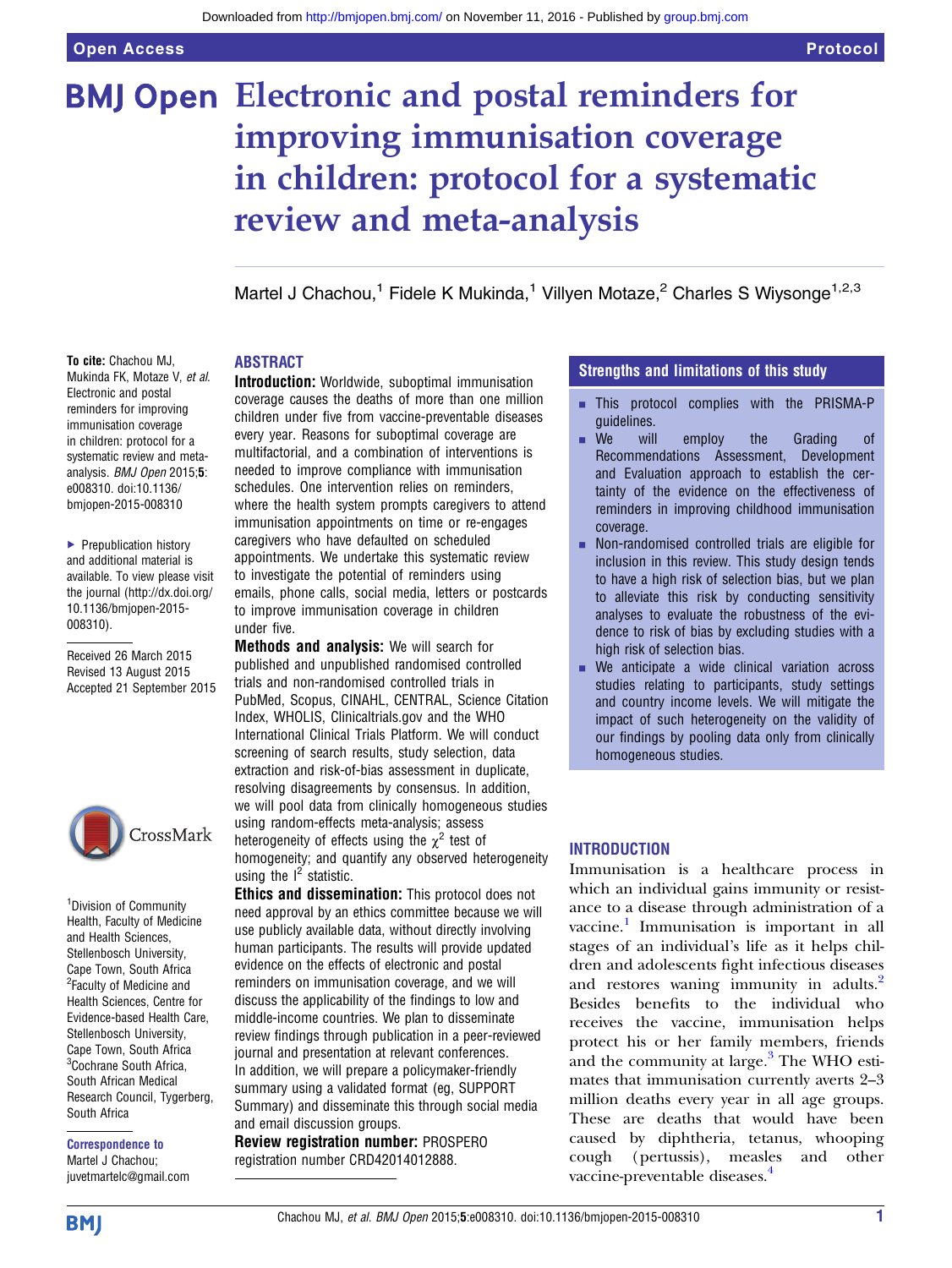### Open Access

The percentage of people who receive one or more vaccines of interest in relation to the target population is referred to as vaccination coverage. The vaccination coverage by 1 year of age for the third dose of a vaccine containing diphtheria, tetanus and pertussis (DTP3) is regarded as a proxy for childhood immunisation cover-age worldwide.<sup>[5](#page-4-0)</sup> Low childhood immunisation coverage is a significant public health issue, with great implication on children's health.[6](#page-4-0) The WHO estimates that DTP3 coverage increased from 76% in 1990 to 86% in 2014 worldwide.<sup>[4](#page-4-0)</sup> However, the increase in immunisation coverage is uneven; in 2014, DTP3 coverage was 96% in Europe and the Western Pacific and only 77% in Africa. The estimated number of children under 1 year of age who did not receive DTP3 was 18.7 million worldwide in 2014, with more than three-fifths of them residing in 10 low and middle-income countries: the Democratic Republic of Congo, Ethiopia, India, Indonesia, Iraq, Nigeria, Pakistan, the Philippines, Uganda and South Africa.<sup>[4](#page-4-0)</sup> As a consequence of low immunisation coverage, 1.5 million children continue to die from vaccinepreventable diseases worldwide yearly[.7](#page-4-0)

Immunisation coverage is affected by factors related to the health system, healthcare workers and caregivers (ie, parents or other persons assuming the parental role).8–[10](#page-4-0) Caregiver factors that influence childhood immunisation coverage include (but are not limited to) low socioeconomic status, low parental education, younger maternal age, lack of knowledge about the importance of immunisation, negative attitudes towards immunisation, fear of side effects and forgetting vaccination schedules and appointments.<sup>9</sup> <sup>10</sup>

In line with the optimisation of childhood immunisation coverage, policymakers and healthcare workers need to put in place purposeful, structured, repeatable and adaptable approaches to sustain high immunisation coverage during childhood, irrespective of who the chil-dren are or where they live.<sup>[11](#page-4-0)</sup> A potentially important strategy for achieving and sustaining high childhood immunisation coverage involves communicating the dates of scheduled vaccination visits and details of the vaccines on schedule to caregivers as well as re-engaging those caregivers who have missed vaccination appointments to bring their children to receive the vaccines due. $12-15$  $12-15$ 

Various systematic reviews have assessed the effectiveness of such reminder methods in improving childhood immunisation coverage, and we summarise the most relevant ones below.<sup>[13](#page-4-0)–16</sup> Williams *et al*<sup>13</sup> conducted a systematic search and found 46 eligible studies published between 1980 and 2009 on strategies to optimise immunisation coverage among children under five in developed countries. Twenty-two studies focused on reminders to advise parents of upcoming vaccinations that are due and remind parents of those children who are overdue. The reminders ranged from automated telephone calls and generic postcards to personalised letters and home visits. There was heterogeneity of

effects between types of reminders, with an overall effect being a median point change in coverage of +11% (range  $-11\%$  to  $+24\%$ ). However, these data were collected six or more years ago and may not be applicable to low and middle-income countries where most unimmunised children live.

In another review, Oyo-Ita and coauthors assessed the effectiveness of intervention strategies to boost and sustain high-childhood immunisation coverage in low and middle-income countries. $14$  The authors included six studies published between 1996 and 2009, but excluded studies focusing on reminder and recall methods because they were included in an existing review.[15](#page-4-0) The latter assessed the effectiveness of patient reminder and recall systems in improving immunisation coverage, and compared the effects of various types of reminders in different patient populations. The authors included 47 studies available by May 2007 involving participants of all ages, and found that caregiver reminders improved childhood immunisation coverage: OR 1.47, 95% CIs 1.28 to 1.68). The review focused on high-income countries where (potential) recipients of care have primary healthcare providers whom they visit regularly[.15](#page-4-0) Thus, the findings of the review would not be directly applicable to low and middle-income countries.

More recently, Harvey et  $al^{16}$  $al^{16}$  $al^{16}$  conducted a systematic review and meta-analysis of parental interventions to improve early childhood (0–5 years) vaccine uptake. The authors conducted six pooled analyses involving 28 studies, and report that all interventions were somehow effective, although the effects were inconsistent, with a combination of postal and telephone reminders being the most effective reminder method: risk difference 0.1132, 95% CI 0.033 to 0.193. However, the authors excluded studies that did not provide outcome data in terms of the number of children completely immunised or up-to-date for their age from meta-analyses. In addition, interventions for which only one study was found were excluded from pooled analyses. Overall, included studies of reminder interventions in the analyses were published in 2011 or earlier.<sup>[16](#page-4-0)</sup> The review therefore provides very low-certainty evidence on the effects of newer methods of reminders on childhood immunisation coverage. Recognising this limitation, the authors indicate that strategies used in most included studies may not be relevant to caregivers of today.

It would therefore be prudent to conduct a new systematic review that includes the newer methods of reminders such as text messages, twitter and other forms of social media. In addition, Harvey et al did not use Grading of Recommendations Assessment, Development and Evaluation  $(GRADE)^{17}$  $(GRADE)^{17}$  $(GRADE)^{17}$  or a similar approach to assess the certainty of the evidence on the effectiveness of reminder methods in improving childhood immunisation coverage. We propose to fill this evidence gap by conducting a systematic review that will include all methods of sending reminders, and use the GRADE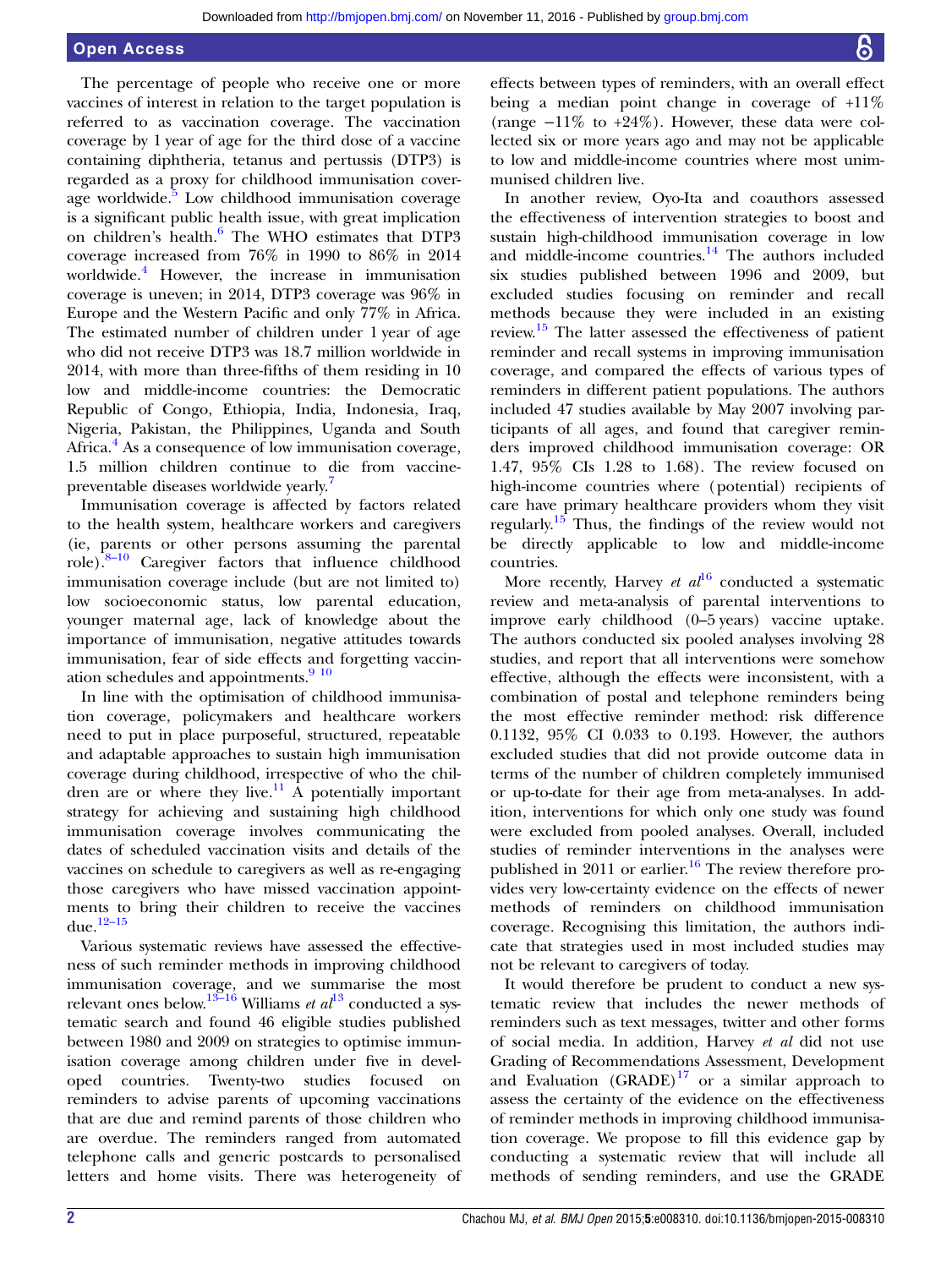system to establish the certainty of the evidence and present the data in 'Summary of Findings' tables.<sup>[18](#page-4-0)</sup> In addition, we will use a validated format to summarise the review findings for non-research end users, including (but not limited to) healthcare workers, programme managers and policymakers

# **OBJECTIVES**

Our objective is to assess the effects of caregiver reminders on the uptake of the WHO-recommended vaccines in children less than 5 years of age.

#### METHODS AND ANALYSIS

# Criteria for considering studies for this review

# Types of studies

We will include randomised controlled trials (RCTs, defined as studies in which participants were allocated to interventions at random) and non-randomised controlled trials (Non-RCTs, defined as trials that allocated participants to treatment arms by a non-random method such as alternation between groups and the use of birthdates or weekdays). We will include RCT and non-RCT trials with allocation at both individual and cluster levels. For trials with allocation at the cluster level, we will only include those with at least two intervention and two control clusters.

## Types of participants

The participants of interest for this review will be caregivers (ie, parents or other persons fulfilling the parental role) of children in need of the WHO-recommended vaccines.

#### Types of interventions

Eligible interventions will be electronic mail (emails, text messages, twitter, other forms of social media, telephone calls) or postal mail (letters or postcards) delivered to caregivers to remind them of scheduled vaccination visits for their children or recall those who have missed vaccination visits. We will include multifaceted interventions involving any of the eligible interventions and conduct a subgroup analysis by nature of interventions (single or multifaceted). Eligible comparisons include no intervention, standard immunisation practices in the given setting, other interventions, or the same interventions delivered at a different level of intensity. Interventions meant only to inform or educate caregivers about the importance of vaccination are outside the scope of this review and will be excluded. In addition, we will exclude studies focusing on reminders for providers (rather than recipients) of care.

#### Types of outcome measures

The primary outcome for this review is vaccination coverage in children under five (as defined by the authors). Childhood vaccination coverage can be reported in a variety of ways, including coverage with individual vaccines, uptake of a combination of vaccines, DTP3 coverage, the proportion of fully immunised children and the percentage of children up-to-date with recommended vaccines. $\frac{6}{14-16}$  We will include studies with all these outcomes. The secondary outcomes will be the cost of the intervention, the incidence of vaccinepreventable diseases, the acceptability of the intervention, adverse events following immunisation and undesirable effects of the interventions.

#### Search methods for identification of studies

We have developed a comprehensive search strategy for peer-reviewed literature (see online supplementary appendix). Searches will be conducted in PubMed, Scopus, Cochrane Central Register of Controlled Trials (CENTRAL), ISI Web of Science (Science Citation Index), Cumulative Index of Nursing and Allied Health (CINAHL) and PDQ Evidence. We will also check reference lists of relevant reviews and full-text articles assessed for eligibility in this review. In addition, we will search the WHO International Clinical Trials Registry Platform and Clinicaltrials.gov for ongoing trials.

#### Data collection and analysis

#### Selection of studies

Two review authors (MC and VM) will independently screen the search outputs for potentially eligible studies. We will obtain the full text of studies deemed potentially eligible by at least one of the two authors, and the two authors will independently assess them for eligibility against the study inclusion criteria (ie, types of studies, participants, interventions and outcomes). We will endeavour to obtain English translations for eligible articles published in languages other than English.

#### Data extraction and management

We will use the Cochrane Collaboration's Review Manager (RevMan:<http://ims.cochrane.org/RevMan>) for data management and statistical analyses. The two authors will use a predesigned pilot-tested data collection form to independently extract data on study design and methods, country setting (including income level as defined by the World Bank), $\frac{9}{19}$  $\frac{9}{19}$  $\frac{9}{19}$  participant characteristics, intervention characteristics, study outcomes and study funding sources.

#### Assessment of risk of bias in included studies

Risk of bias in included studies will be assessed independently by MC and VM, using the Cochrane Risk of Bias tool. $20$  The following domains will be assessed: random sequence generation, allocation concealment, blinding of participants and personnel, blinding of outcome assessors, completeness of outcome data, completeness of outcome reporting and other potential sources of bias (eg, baseline imbalance and conflicts of interest). Judgements will be made for each domain as low risk of bias, unclear risk of bias or high risk of bias according to the criteria in the Cochrane handbook.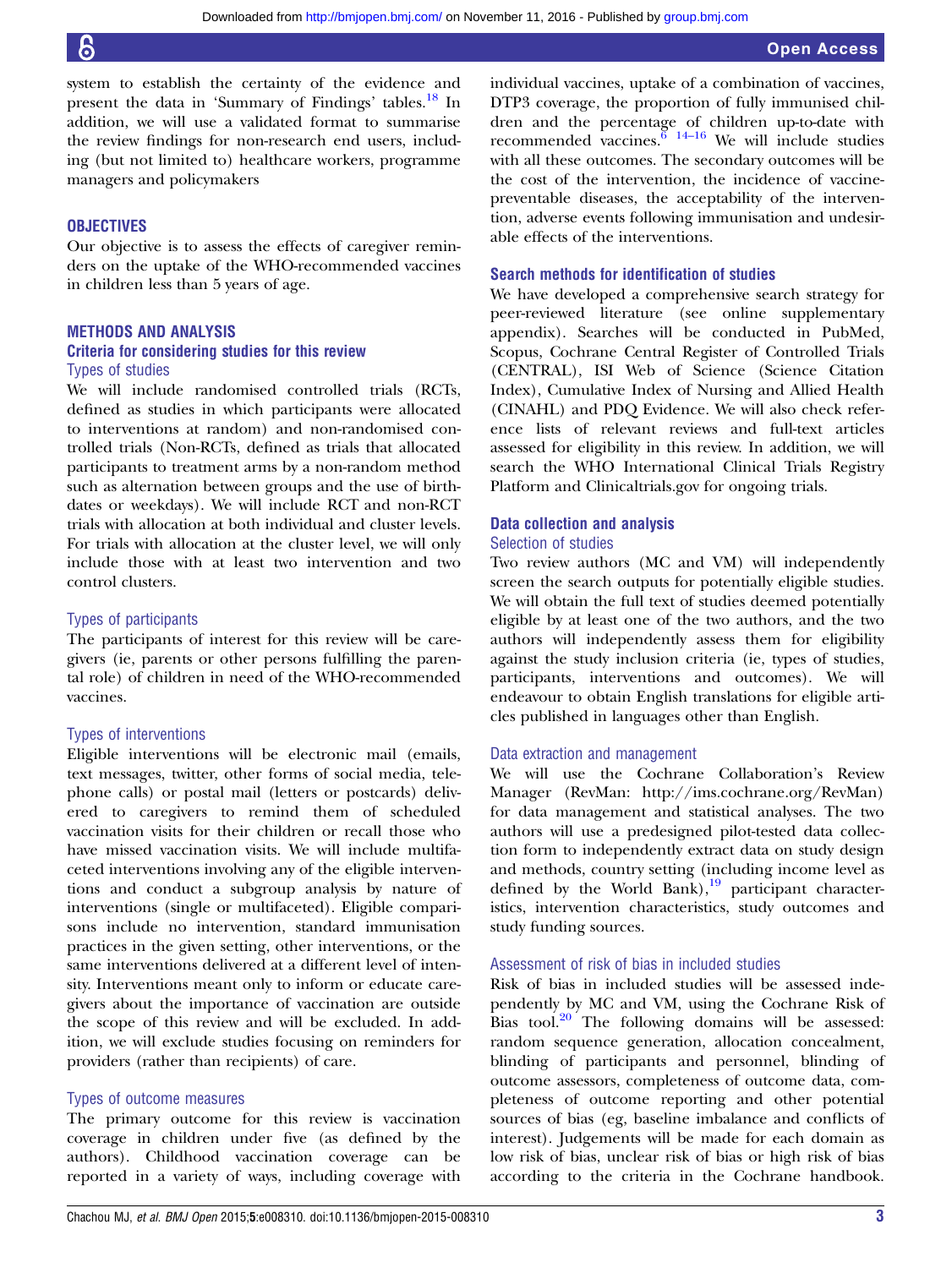### Open Access

For cluster-randomised controlled trials, we will include additional domains for assessment such as 'loss of clusters'. We will categorise each included study into one of three levels of bias: low, moderate and high risk of bias. Studies classified as low risk of bias for all domains will be considered to be at low risk of bias. Studies with a high risk of selection, detection or attrition bias will be categorised as having high risk of bias. All other studies will be considered to have moderate risk of bias.

#### Resolving discrepancies following duplicate assessments

The two authors (MC and VM) conducting independent screening of search outputs, assessment of study eligibility, extraction of data from included studies and assessment of risk of bias in eligible studies will compare their results after each stage and resolve any differences by discussion and consensus. Should there be no consensus between the two, a third author (FM or CSW) will arbitrate.

#### Measures of effect

We will express study results for binary data as risk ratios and 95% CIs. For cost of interventions, we will report the costs in the currencies provided by the trial authors, with the current US\$ equivalents. Where the data are reported as a small number of ordinal categories, these data will be converted to binary data. For example, in the event that the acceptability of interventions is categorised as acceptable, moderately acceptable and not acceptable, the groups will be converted into two groups: acceptable (acceptable or moderately acceptable) versus not acceptable. For continuous data, such as the incidence of vaccine-preventable diseases, we will calculate unadjusted mean differences (MD) with their SDs.

#### Data synthesis

We will use both fixed-effect and random-effects methods to pool data from clinically homogeneous studies, and compare the results to assess the impact of statistical heterogeneity. We will then present the results from the random-effects method, unless it is contraindicated (eg, if there is funnel plot asymmetry). In the presence of funnel plot asymmetry, we will present the estimates of effects from both methods of meta-analyses, with the assumption that funnel plot asymmetry indicates that neither method is more appropriate. If both show a presence (or absence) of effect, we will be reassured; if they do not agree, we will report this. We will include data from eligible cluster RCTs in relevant meta-analyses after controlling for the design effect, using the intracluster correlation coefficient (ICC).

We will calculate overall intervention effects using generic inverse variance $^{20}$  $^{20}$  $^{20}$  and use the GRADE approach to categorise the certainty of the evidence for the effect of each intervention on each outcome as high, moderate, low or very low.<sup>17</sup>

# Unit of analysis issues

We expect that controlled trials which allocated participants at cluster levels will appropriately control for clustering. However, if such data are instead reported as if allocation to interventions was performed at the level of the individual, we will request individual participant data to use in estimating the ICC. If individual participant data are not available, we will obtain external ICC estimates from external sources and use them to re-analyse the data. $20$ 

# Dealing with missing data

We will contact the authors of included studies to supply relevant unreported data on our primary outcomes. For studies reporting outcomes only for participants who completed the trial or followed the protocol, we will request the additional information that would permit us to conduct intention-to-treat analyses. Should we not receive any requested missing data, we will describe the missing data and discuss the extent to which the missing data could alter our results. We will conduct sensitivity analyses to assess the impacts of missing data on estimates of effect.

#### Assessment of heterogeneity

We will assess clinical variation across studies by comparing the distribution of important characteristics relating to participants (eg, age), study settings (eg, single or sample of medical practice or clinic settings) and country income level according to the World (high, middle or low). We will pool data from clinically homogeneous studies, examine statistical heterogeneity between study results using the  $\chi^2$  test of homogeneity (with significance defined at the  $\alpha$  level of 10%), and describe any observed statistical heterogeneity between study results using the  $I^2$  statistic.<sup>[20](#page-4-0)</sup>

#### Assessment of reporting biases

Should we include 10 or more studies in a meta-analysis, we will use funnel plots to assess the possibility of publication bias because when there are fewer studies, funnel plot asymmetry tests are not a reliable means of differentiating true asymmetry from the play of chance. $21$ Funnel plot asymmetry can emanate from real inconsistency of effects of interventions; publication and other biases (eg, selective outcome reporting), poor methodological quality (poor methodological design, inadequate analysis, fraud) or chance. $22$ 

#### Subgroup analysis

We will carry out subgroup analyses for the primary outcome (vaccination coverage), with subgroups defined by intervention subtype (emails, telephone calls, text messaging, twitter, letters and postcards), nature of intervention (single or multifaceted intervention), country income level as defined by the World Bank (highincome, middle-income and low-income countries) $19$ and study design (RCTs and non-RCTs). Where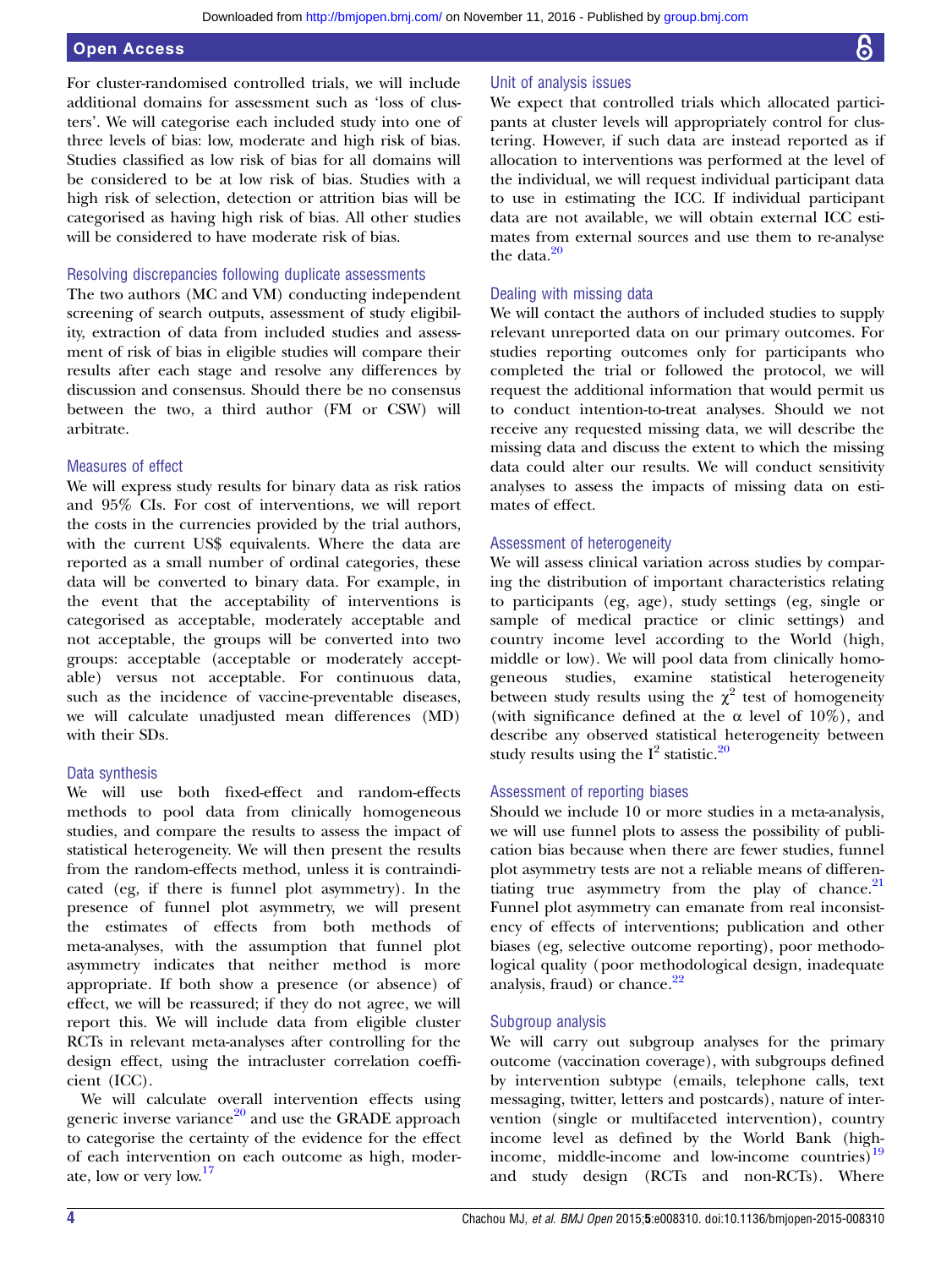<span id="page-4-0"></span>appropriate, the intention-to-treat principle and the available case principle will be used to analyse the data.

#### Sensitivity analysis

We will conduct sensitivity analyses to investigate the robustness of the results to risk of bias (low vs high risk of bias). For sensitivity analyses, we will define 'high risk of bias' based on each of three criteria, namely inadequate concealment of intervention allocation, inadequate blinding of outcome assessment and substantial loss to follow-up and/or withdrawals from allocated interventions. If we include cluster-randomised trials and insufficient information is available to adjust for clustering, we will use individuals as the unit of analysis and perform sensitivity analyses to assess the potential bias that may have occurred as a result of inadequately controlling for the effects of clustering. We will also perform sensitivity analyses if ICCs were obtained from external sources.

#### Reporting of the review findings

We have written this protocol and will report the review findings as recommended by relevant PRISMA guidelines. $2^{3-25}$  In addition, we will present the outputs of our data analysis in forest plots and GRADE summary of findings tables. $18$ 

#### Ethics and dissemination

The review protocol does not need approval by an ethics committee because we will use publicly available data without directly involving human participants. We published an outline of the protocol $^{26}$  $^{26}$  $^{26}$  in the PROSPERO International Prospective Register of Systematic Reviews in 2014, registration number: CRD42014012888. The results will provide updated evidence on the effects of electronic and postal reminders on immunisation coverage, and we will discuss the applicability of the findings to low and middle-income countries. We plan to disseminate review findings through publication in a peerreviewed journal and present at relevant scientific conferences. In addition, we will prepare a policymakerfriendly summary using a validated format (eg, SUPPORT Summary) $27$  and disseminate this through social media and email discussion groups.

#### Twitter Follow Charles Wiysonge at [@CharlesShey](http://twitter.com/CharlesShey)

Acknowledgements The authors did not receive any external funding for this manuscript. They wrote this protocol during their routine work in their respective institutions, but the views expressed therein are those of the authors and not those of their institutions. Neither the authors' institutions nor any funder or sponsor played a role in developing the protocol. The authors acknowledge the Editor and the referees for critical and constructive comments on an earlier version of this manuscript.

Contributors MC led the development of the protocol, wrote the first draft, coordinated and integrated comments from coauthors, and approved the final version for publication. FM and VM critically revised successive drafts of the manuscript and approved the final version for publication. CSW conceived the study, provided supervision and mentorship to MC, critically revised

successive drafts of the manuscript, approved the final version for publication and is the guarantor of the manuscript.

Competing interests None declared.

Provenance and peer review Not commissioned; externally peer reviewed.

Open Access This is an Open Access article distributed in accordance with the Creative Commons Attribution Non Commercial (CC BY-NC 4.0) license, which permits others to distribute, remix, adapt, build upon this work noncommercially, and license their derivative works on different terms, provided the original work is properly cited and the use is non-commercial. See: [http://](http://creativecommons.org/licenses/by-nc/4.0/) [creativecommons.org/licenses/by-nc/4.0/](http://creativecommons.org/licenses/by-nc/4.0/)

#### **REFERENCES**

- 1. World Health Organization. Immunisation. [http://www.who.int/topics/](http://www.who.int/topics/immunization/en/) [immunization/en/](http://www.who.int/topics/immunization/en/) (accessed 12 Aug 2015).
- 2. Deeks SL, Lim GH, Simpson MA, et al. An assessment of mumps vaccine effectiveness by dose during an outbreak in Canada. [CMAJ](http://dx.doi.org/10.1503/cmaj.101371) 2011;183:1014–20.
- 3. Albrich WC, Madhi SA, Lafond KE, et al. Herd immunity after pneumococcal conjugate vaccination. [Lancet](http://dx.doi.org/10.1016/S0140-6736(07)61119-2) 2007;370:218-19.
- 4. World Health Organization. Global immunization coverage in 2014. [http://www.who.int/immunization/monitoring\\_surveillance/Global\\_](http://www.who.int/immunization/monitoring_surveillance/Global_Immunization_Data.pdf?ua=1) [Immunization\\_Data.pdf?ua=1](http://www.who.int/immunization/monitoring_surveillance/Global_Immunization_Data.pdf?ua=1) (accessed 12 Aug 2015).
- 5. World Health Organization. Global Vaccine Action Plan 2011–2020. [http://www.who.int/immunization/global\\_vaccine\\_action\\_plan/en/](http://www.who.int/immunization/global_vaccine_action_plan/en/) (accessed 12 Aug 2015).
- 6. Machingaidze S, Wiysonge CS, Hussey GD. Strengthening the expanded programme on immunization in Africa: looking beyond 2015. [PLoS Med](http://dx.doi.org/10.1371/journal.pmed.1001405) 2013;10:e1001405.
- 7. Liu L, Oza S, Hogan D, et al. Global, regional, and national causes of child mortality in 2000–13, with projections to inform post-2015 priorities: an updated systematic analysis. [Lancet](http://dx.doi.org/10.1016/S0140-6736(14)61698-6) 2015; 385:430–40.
- 8. Wiysonge CS, Ngcobo NJ, Jeena PM, et al. Advances in childhood immunisation in South Africa where to now? Programme managers' views and evidence from systematic reviews. [BMC Public Health](http://dx.doi.org/10.1186/1471-2458-12-578) 2012;12:578.
- 9. Falagas ME, Zarkadoulia E. Factors associated with suboptimal compliance to vaccinations in children in developed countries: a systematic review. [Curr Med Res Opin](http://dx.doi.org/10.1185/03007990802085692) 2008;24:1719-41.
- 10. Wiysonge CS, Uthman OA, Ndumbe PM, et al. Individual and contextual factors associated with low childhood immunisation coverage in sub-Saharan Africa: a multilevel analysis. [PLoS ONE](http://dx.doi.org/10.1371/journal.pone.0037905) 2012;7:e37905.
- 11. Lewin S, Hill S, Abdullahi LH, et al. Communicate to vaccinate (COMMVAC). Building evidence for improving communication about childhood vaccinations in low- and middle-income countries: protocol for a programme of research. [Implement Sci](http://dx.doi.org/10.1186/1748-5908-6-125) 2011;6:125.
- 12. Morris J, Wang W, Wang L, et al. Comparison of reminder methods in selected adolescents with records in an immunization registry. [J Adolesc Health](http://dx.doi.org/10.1016/j.jadohealth.2015.01.010) 2015;56:S27–32.
- 13. Williams N, Woodward H, Majeed A, et al. Primary care strategies to improve childhood immunisation uptake in developed countries: systematic review. [JRSM Short Rep](http://dx.doi.org/10.1258/shorts.2011.011112) 2011;2:81.
- 14. Jacobson Vann JC, Szilagyi P. Patient reminder and patient recall systems for improving immunization rates. [Cochrane Database Syst](http://dx.doi.org/10.1002/14651858.CD003941.pub2) [Rev](http://dx.doi.org/10.1002/14651858.CD003941.pub2) 2005;(3):CD003941.
- 15. Oyo-Ita A, Nwachukwu CE, Oringanje C, et al. Interventions for improving coverage of child immunization in low- and middle-income countries. [Cochrane Database Syst Rev](http://dx.doi.org/10.1002/14651858.CD008145.pub2) 2011;(7):CD008145.
- 16. Harvey H, Reissland N, Mason J. Parental reminder, recall and educational interventions to improve early childhood immunisation uptake: a systematic review and meta-analysis. [Vaccine](http://dx.doi.org/10.1016/j.vaccine.2015.04.085) 2015;33:2862–80.
- 17. Balshem H, Helfand M, Schünemann HJ, et al. GRADE guidelines: 3. Rating the quality of evidence. J [Clin Epidemiol](http://dx.doi.org/10.1016/j.jclinepi.2010.07.015) 2011;64:401-6.
- 18. Guyatt G, Oxman AD, Akl EA, et al. GRADE guidelines: 1. Introduction—GRADE evidence profiles and summary of findings tables. [J Clin Epidemiol](http://dx.doi.org/10.1016/j.jclinepi.2010.04.026) 2011;64:383-94.
- 19. The World Bank Group. Data. Countries and Economies. [http://data.](http://data.worldbank.org/country) [worldbank.org/country](http://data.worldbank.org/country) (accessed 12 Aug 2015).
- 20. Higgins JPT, Green S, eds. Cochrane handbook for systematic reviews of interventions version 5.1.0 [updated March 2011]. Cochrane Collaboration, 2011. www.cochranehandbook.org (accessed 09 Oct 2015).
- 21. Egger M, Smith GD, Schneider M, et al. Bias in meta-analysis detected by a simple, graphical test. **[BMJ](http://dx.doi.org/10.1136/bmj.315.7109.629)** 1997;315:629-34.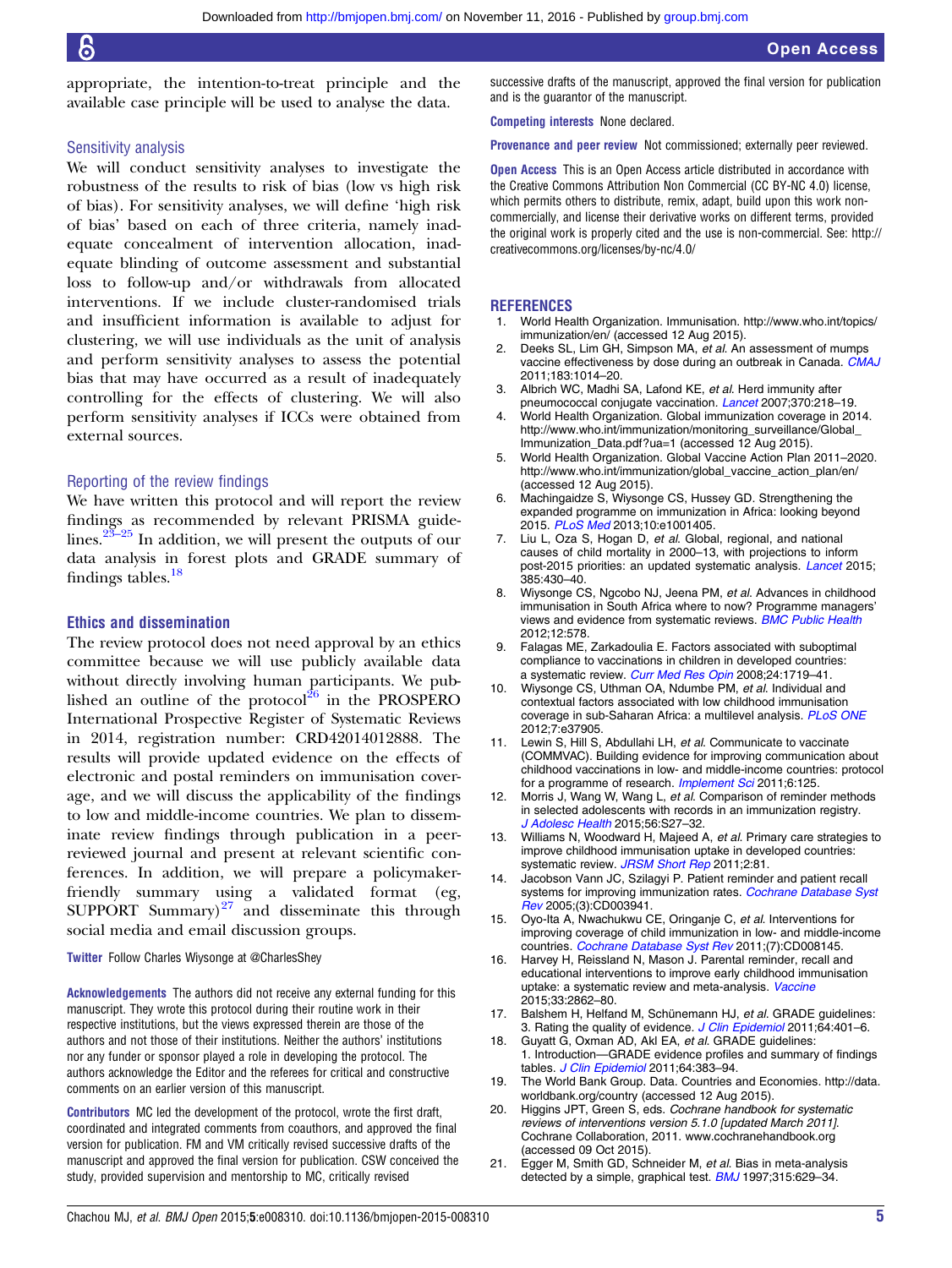# <span id="page-5-0"></span>Open Access

- 22. Bezuidenhout H, Wiysonge CS, Bentley JM. Risperidone for disruptive behaviour disorders in children with intellectual disabilities [Protocol]. Cochrane Database Syst Rev 2012;(7): CD009988.
- 23. Shamseer L, Moher D, Clarke M, et al., PRISMA-P Group. Preferred reporting items for systematic review and meta-analysis protocols (PRISMA-P) 2015: elaboration and explanation. [BMJ](http://dx.doi.org/10.1136/bmj.g7647) 2015;349: g7647.
- 24. Liberati A, Altman DG, Tetzlaff J, et al. The PRISMA statement for reporting systematic reviews and meta-analyses of studies that evaluate healthcare interventions: explanation and elaboration. **[BMJ](http://dx.doi.org/10.1136/bmj.b2700)** 2009;339:b2700.
- 25. Welch V, Petticrew M, Tugwell P, et al., PRISMA-Equity Bellagio Group. PRISMA-Equity 2012 extension: reporting guidelines for systematic reviews with a focus on health equity. [PLoS Med](http://dx.doi.org/10.1371/journal.pmed.1001333) 2012;9: e1001333.
- 26. Chachou MJ, Mukinda F, Wiysonge CS. The effects on childhood immunisation coverage of mailing reminders and recalls through emails, letters or postcards. PROSPERO 2014:CRD42014012888. [http://www.crd.york.ac.uk/PROSPERO/display\\_record.asp?](http://www.crd.york.ac.uk/PROSPERO/display_record.asp?ID=CRD42014012888) [ID=CRD42014012888](http://www.crd.york.ac.uk/PROSPERO/display_record.asp?ID=CRD42014012888)
- 27. Rosenbaum SE, Glenton C, Wiysonge CS, et al. Evidence summaries tailored for health policymakers in low and middle-income countries. [Bull World Health Organ](http://dx.doi.org/10.2471/BLT.10.075481) 2011;89:54-61.